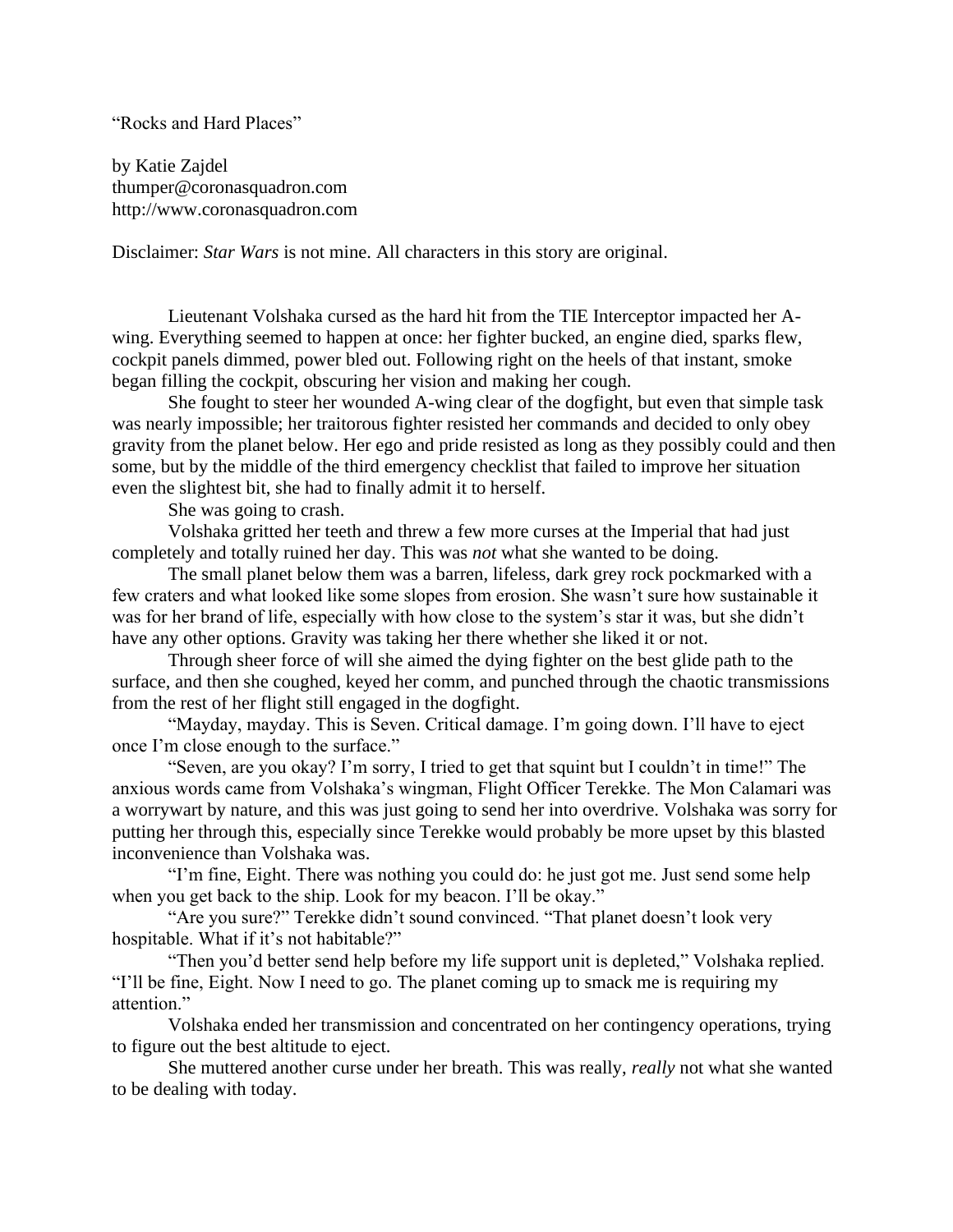Few beings ever bothered to visit the world. Even fewer knew the world was inhabited. If they had known that and seen the inhabitants, they would have posited some theories about genetic relations to Sullustan Rockrenders. On the surface they could be forgiven for the automatic assumption, but the fact would remain that they were wrong.

The inhabitants had no collective name for themselves, as they had never needed to differentiate between themselves and anything else. They simply were. What wasn't them was not them.

Regardless, if more of the other beings had taken the time to visit the world with the notrelated-to-Rockrender inhabitants, they would have been able to enjoy the nice night like Nnnzzz was. It had been a very active night for Nnnzzz, and soon it would be time to go dormant for the day. But before that happened, Nnnzzz had wanted to go cool off on the surface.

That was when Nnnzzz had seen the painfully bright lights flashing up by the stars.

Curiosity forced Nnnzzz's sensitive visual receptors to watch them. Nnnzzz had heard stories of such things from the others, of occasional rocks that fell to the world from the sky but weren't rain, though Nnnzzz could never figure out how those rocks got so high into the sky in the first place. Sometimes a large metallic rock would fall to the surface and numerous things from inside it would come out and move around on the ground before going back in, and then the large rock would fly away again. Nnnzzz couldn't even believe that story– it was too ludicrous. What being could survive its organs mobilizing and leaving it? And how could such a large rock fly upward? It was always very *convenient* that these particular large rocks happened to "fly away" again so Nnnzzz and the others couldn't go see it and verify such a thing was even possible.

But now, Nnnzzz wondered what the bright flashing lights were and if they would cause non-rain rocks to fall from the sky, and so Nnnzzz watched in wonder.

Eventually a particularly bright flash caught Nnnzzz's attention. The glowing object grew larger and larger. Nnnzzz was thrilled to see it was a large rock, and it looked like lava was trailing behind it as it fell. It even seemed like it would land not terribly far away.

Just as Nnnzzz was about to head toward the expected landing location, the falling rock flashed again. Puzzled, Nnnzzz watched as something separated from the falling rock and flew away from it. Was this another rock, or was this one of the rock's organs? It was going to land a lot closer to Nnnzzz, so Nnnzzz decided to go there first.

Nnnzzz ducked into the subsurface tunnels and moved quickly in that direction.

When Nnnzzz emerged back onto the surface near the smaller item's suspected landing site, Nnnzzz was pleased to see the chosen tunnel exit was indeed close. Nnnzzz stood still and watched with interest. The thing had landed, and its lack of a hard rock-like carapace meant it must be the large falling rock's organ. That whole ludicrous story seemed to be true. It momentarily shook Nnnzzz's world. If that impossible, nonsensical thing was true, then what else was?

Unlike Nnnzzz, the organ did not blend in with the surface's grey landscape. Strangely, it actually was mobile. It stood on two legs versus the four that Nnnzzz had, and it kicked the ground a few times. It must be hungry, since it was feeding like Nnnzzz did. Maybe the mobile organs were how the large rocks ate. It was an odd thought. But how could the organ eat when it lacked the large claws all the inhabitants had? Breaking rocks and absorbing minerals would be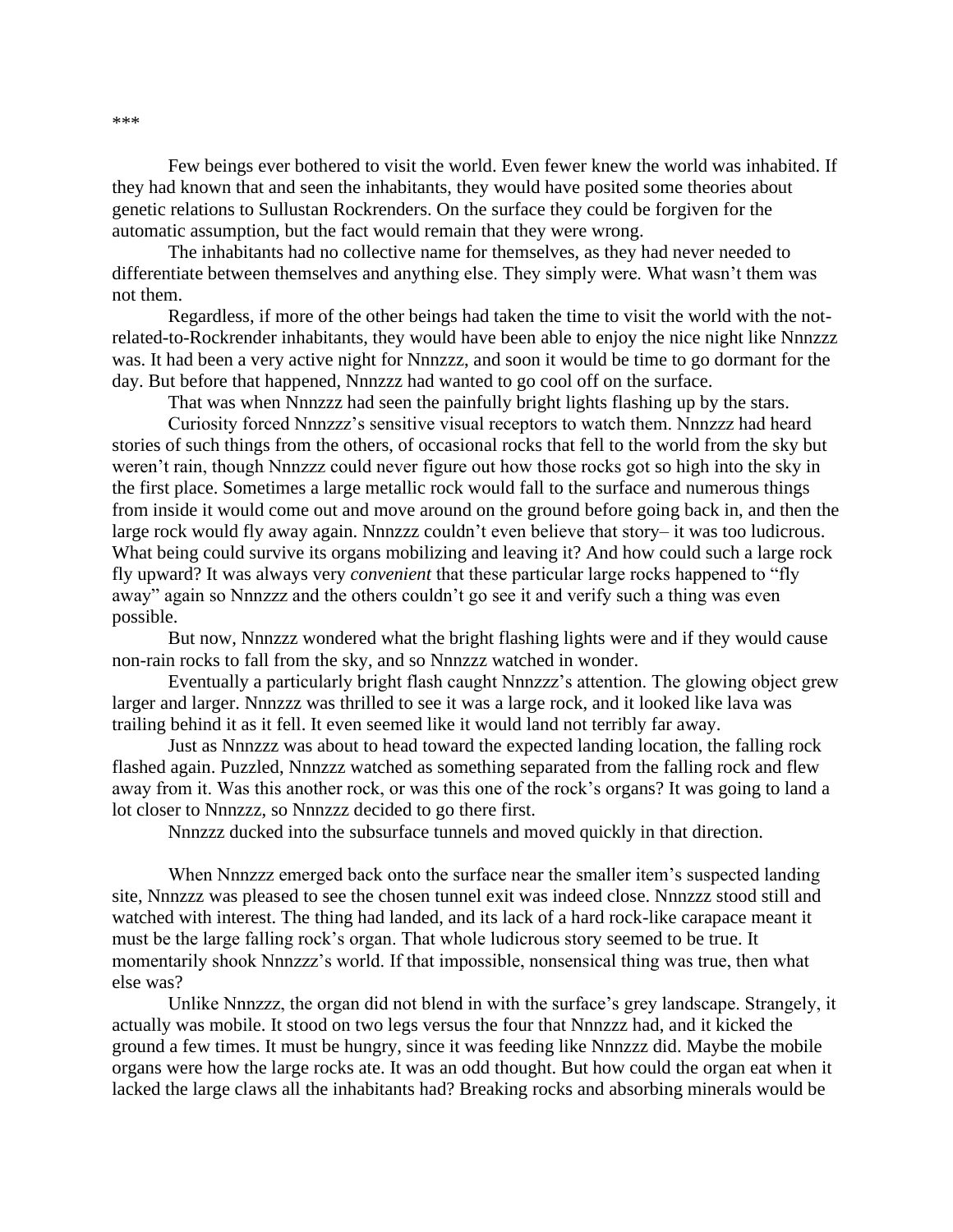impossible without them, but somehow the mobile organ was doing it. That was fascinating and even a little scary, especially with the size discrepancy. Nnnzzz's back only came up to the mobile organ's midsection. Was it dangerous? Nnnzzz felt a little better upon realizing that the mobile organ did not have a spiked club tail like Nnnzzz, so there was some defense there, but again, how could the organ crush rocks without a tail either?

Nnnzzz was pondering that and weighing the dangers of this mobile organ when the first sensations arrived. Nnnzzz looked at the sky, and indeed, it was lightening. Day would be here soon, along with the molten rock rain that heralded the dawn and the thin atmosphere's drastically changing temperature from cold to incredibly hot as the sun rose. Even now Nnnzzz could feel the distant pings of the rock rain hitting the surface, and it would only get closer as dawn rapidly approached. It was time to go dormant in shelter for the day.

Nnnzzz looked back at the mobile organ. It had stopped feeding but was otherwise not acting like there was danger approaching. Then it raised an upper appendage and made light spill out of it, and this strange power startled Nnnzzz. The small beam of light swept over the ground where the organ stood.

Nnnzzz wasn't sure what other abilities this organ had or if it would try to feed on Nnnzzz's own mineral carapace, but a larger part of Nnnzzz was still curious about this freakishly odd thing, and Nnnzzz didn't want to see it destroyed in the dawn rain. Nnnzzz briefly considered if it would be smarter to go to the large fallen rock and try to save it first, but there wasn't enough time to get to the large rock's landing site before the dawn rain came. Nnnzzz had felt the distant yet significant impact from the large rock while Nnnzzz had been moving through the subsurface tunnels to get here, and Nnnzzz wasn't sure if the large rock was still alive. But without its organ, it might not survive and be able to fly away anyway.

The decision was made. Nnnzzz would try to help this peculiar mobile organ now. Once it was safe to go to the surface again, Nnnzzz could try to find the large rock and offer assistance.

Warily, Nnnzzz began walking toward the mobile organ. Its head– the organ had a head?– turned toward Nnnzzz, and then the organ jumped back. Its light shone directly on Nnnzzz, and Nnnzzz stopped and shied away from the pain. Quickly the light lowered and stopped overloading Nnnzzz's visual receptors.

When Nnnzzz could see again, Nnnzzz looked back at the organ. It backed up another step, and its other upper appendage detached a piece of its body and held it between itself and Nnnzzz. Nnnzzz waited, puzzled. Was this organ actually *afraid* of Nnnzzz? That didn't make sense, but Nnnzzz couldn't wonder about it now. Nnnzzz wasn't sure how intelligent a mobile organ was, so it would be best to keep things very basic. Nnnzzz rumbled the low frequency through the ground that imparted the messages of "*Dawn rain coming. Go down.*"

The mobile organ seemed to feel it, since it jumped again and looked at the ground, but otherwise it didn't move. Nnnzzz repeated the message, but still the organ stayed put.

There was no time for this; Nnnzzz could feel the impacts from the molten rock rain getting closer. Nnnzzz gave the mobile organ a respectable berth but circled around it to its opposite side, then walked slowly towards it to herd it to the tunnel opening Nnnzzz had used. At first it worked: the organ moved away from Nnnzzz and toward the tunnel. But then the organ scooted to the side in a different direction. It was too nimble for Nnnzzz to keep up with.

That meant Nnnzzz would have to make it understand somehow.

"*Stop,*" Nnnzzz sent through the ground as Nnnzzz stopped as well. Once Nnnzzz stopped, so did the organ. Nnnzzz's head jerked in the direction of the coming dawn, and the next strong message sent was "*Danger.*"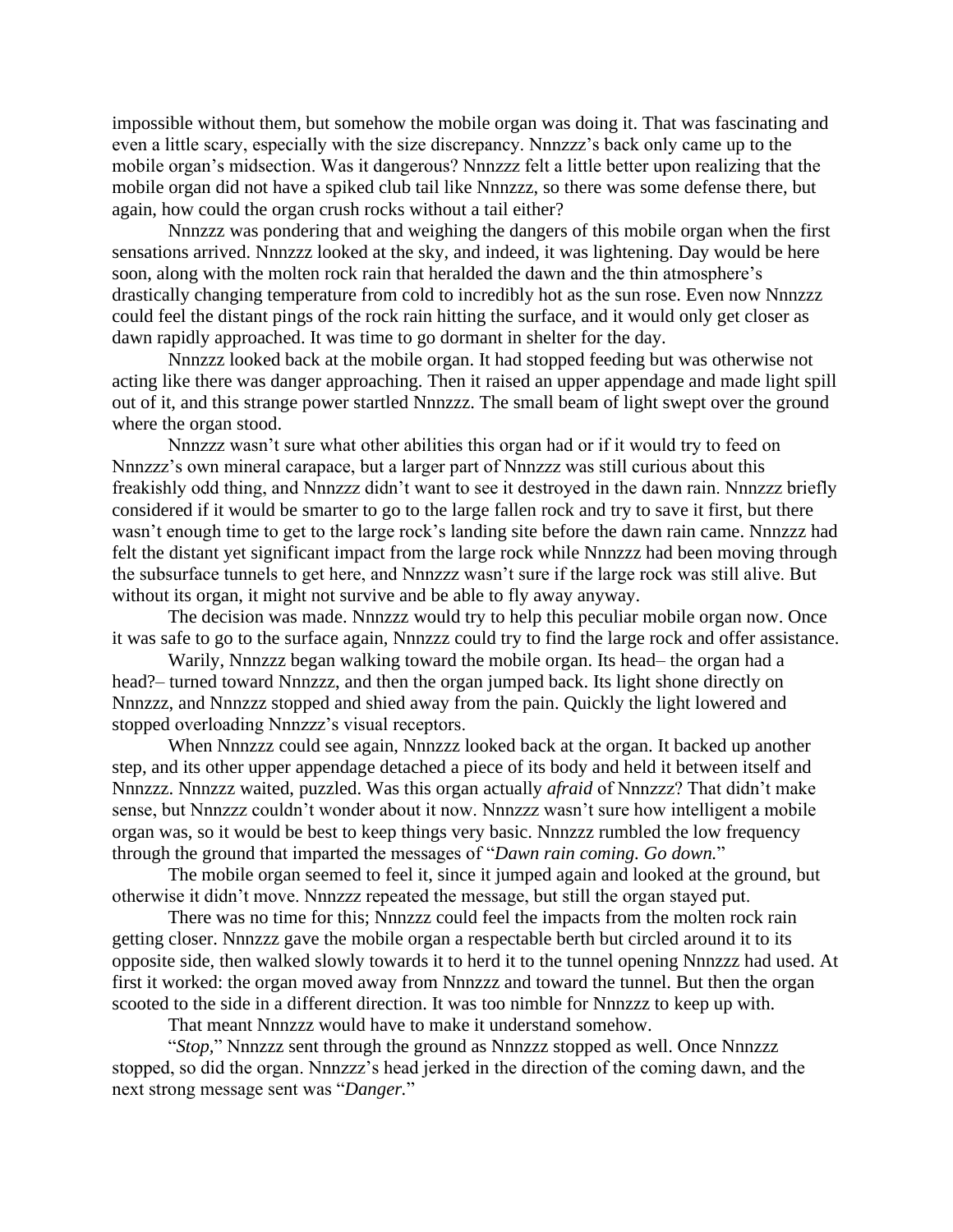The organ stared at Nnnzzz for a moment, then it looked in the direction Nnnzzz had indicated. Nnnzzz could see the glow on the horizon now as the dawn rain approached. Even the temperature was starting to shift higher, and dust particles swirled in the increasing wind.

The mobile organ stared at the horizon glow for a few moments, and then it lowered the detached piece of its body it had been holding out. It looked back at Nnnzzz.

Pleased to have the organ's attention, Nnnzzz sent the message "*Down.*" Nnnzzz's head now jerked toward the tunnel entrance. The tunnel's opening was in the side of a small crater wall, leeward to the predominant blowing winds of dawn, and the tunnel disappeared below the surface.

The organ looked that direction as well with its light, then back at the ever-closer horizon glow, then at Nnnzzz. Nnnzzz could feel the strong heat from the sun quickly approaching. If the mobile organ didn't cooperate soon, Nnnzzz would be forced to leave it behind.

Thankfully, the organ took one single, hesitant step toward the tunnel while watching Nnnzzz closely. Nnnzzz took a single step as well. The organ took another. Nnnzzz took another. At last the organ seemed to understand, and it cautiously walked toward the tunnel entrance. Nnnzzz did the same while staying far enough away to not frighten it.

By the time the organ made it to the tunnel entrance, the heat was getting intense. The horizon glow coalesced into a large wavefront of raining, molten rocks. Each one hit the ground with a dull impact. The sun's light began to blind Nnnzzz as it rose over the horizon behind the wavefront. Come nighttime, Nnnzzz would gather some of those freshly-hardened rocks for mineral-rich food, but right now they were more of a danger than a salvation.

The organ seemed to sense the growing urgency. It lowered itself to the ground on its bent appendages and quickly crawled into the tunnel. Nnnzzz was right behind it. With every step, the dark tunnel grew cooler and cooler until it neutralized the heat of the inferno on the surface.

The organ's light beam played over the walls. As they moved through the warren of interconnecting subsurface tunnels, Nnnzzz would occasionally nudge the organ to make a certain turn. The organ obeyed, though somewhat slowly.

Before too long, they reached a dormancy chamber. It was wider and more open than the tunnels, and the organ straightened to almost its original height inside. Nnnzzz sent a quick message to tell the organ to stop, and Nnnzzz halted. The organ did as well. Nnnzzz tapped one foot on the ground, then laid down to relax. A short time later, the organ lowered itself to the ground as well on the opposite side of the chamber, though it kept its light out and watched Nnnzzz carefully.

Nnnzzz wasn't quite sure what to do now. Would the organ leave the dormancy chamber and wander through the tunnels? What if it got lost or ran into one of the others who weren't expecting this odd monstrosity to suddenly come face-to-face with them in their home? Nnnzzz should warn them. Plus, there were some others who were as curious about the large falling rock stories as Nnnzzz was and would want to take this rare opportunity to see an actual mobile organ. Nnnzzz sent a brief message to the others and warned them to not scare the organ by moving too fast if they came.

Soon there was a crowd at the entrance to the dormancy chamber, with numerous others trying to see the organ inside and asking question after excited question. The organ got to its feet and backed up, so Nnnzzz also rose and stood between the organ and the others in the entranceway. One message told the others to calm down, and another message tried to reassure the organ that it would not be harmed. With the crowd settling and Nnnzzz still interposed